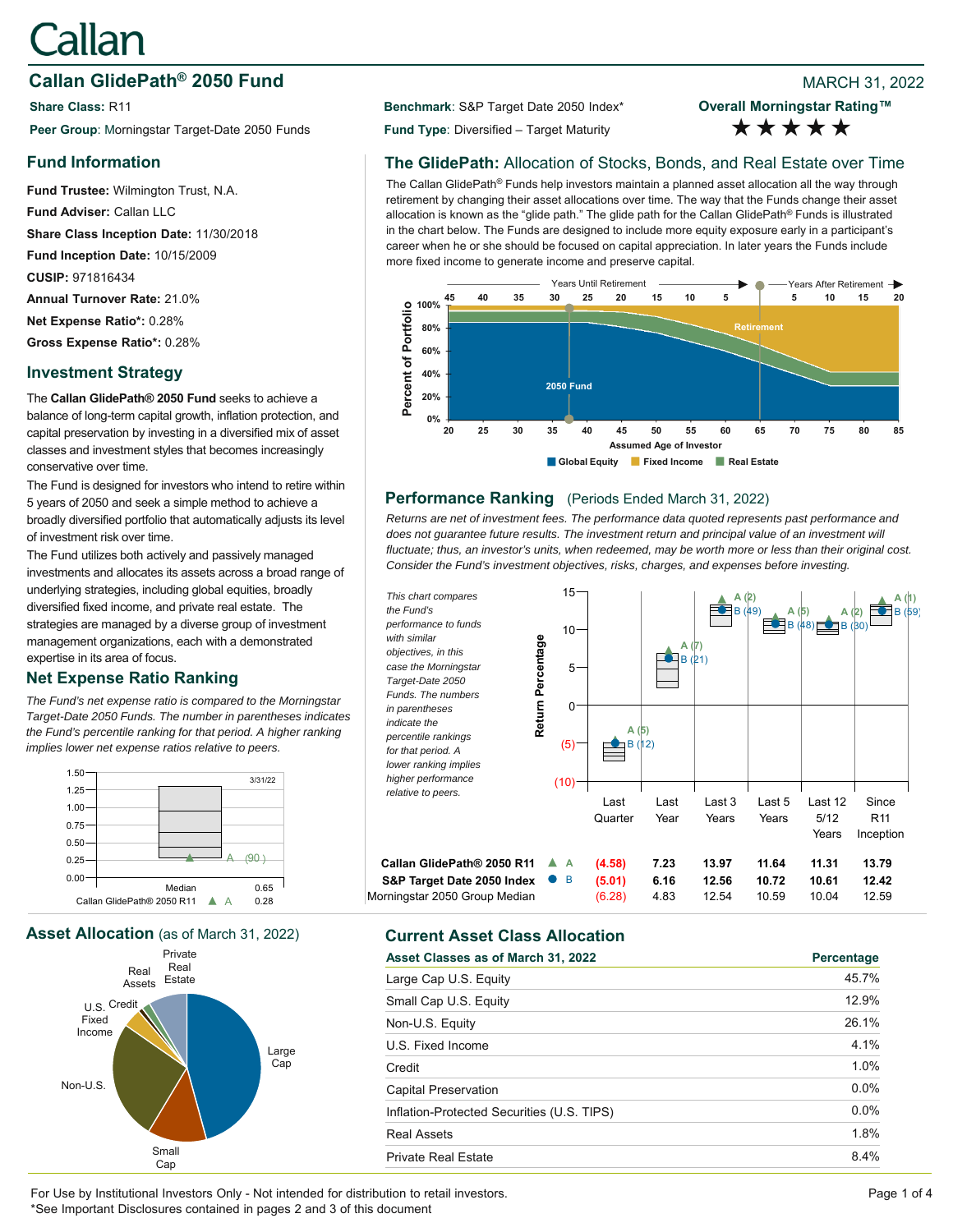#### **General Disclosures**

The Callan GlidePath® 2050 Fund (the "Fund") is part of a collective trust maintained by Wilmington Trust, N.A. (the "Trustee") that invests in underlying mutual fund and collective trust investments (the "Underlying Funds").

The performance data shown represents past performance and should not be considered indicative of future results. Principal value and investment return will fluctuate. An investor's units when redeemed may be worth more or less than the original investment. Fund portfolio statistics change over time. The Fund should not be invested in based solely on age or retirement date, and the stated asset allocation may be subject to change. Investments in the Fund are not insured or guaranteed by any bank, the FDIC, or any other governmental entity.

Participation in the Fund is governed by a Declaration of Trust and terms of the participation materials which must be reviewed and signed by the plan sponsor in order to invest in the Fund.

Neither the Securities and Exchange Commission nor any other regulatory body has approved or disapproved the Fund or passed upon the accuracy or adequacy of this disclosure statement.

Asset allocation exhibits may not add to 100% due to exclusion of cash or rounding.

#### **Fund Legal Structure**

The Fund is part of the Callan Open Architecture Trust, Trusteed by Wilmington Trust N.A. operated by the Trustee. The Trust is advised on a non-discretionary basis by Callan LLC ("Callan"), a registered investment advisor. The Trustee maintains ultimate fiduciary authority over the management of, and investments made in, the Fund. The Fund is not a mutual fund and is not registered as an investment company under the Investment Company Act of 1940, as amended.

#### **Investment Risk**

The Fund may invest in any or all of the following investments, each of which poses its own unique set of risks.

- **Foreign Securities Funds/Emerging Markets Funds:** Funds that invest in foreign securities involve special additional risks. These risks include, but are not limited to, currency risk, political risk, and risk associated with varying accounting standards. Investing in emerging markets may accentuate these risks.
- **Small Cap Funds: Funds that invest in stocks of small companies** involve additional risks. The securities of these companies may be more volatile and less liquid than the securities of larger companies. Smaller companies typically have a higher risk of failure, and are not as well established as larger blue-chip companies. Historically, smaller-company stocks have experienced a greater degree of market volatility than the overall market average.
- **Fixed Income Funds:** Funds that invest in lower-rated debt securities (commonly referred to as junk bonds) involve additional risks because of the lower credit quality of the securities in the portfolio. This may cause possible higher level of volatility and increased risk of default.
- **Funds containing Direct Property Investments or Real Estate Investment Trusts (REITs):** Funds that invest directly in real properties or indirectly through REITs involve special additional risks. These risks include: risks associated with a lack of liquidity during times of stress in the real estate markets; risks associated with valuation standards; risks associated with the financing of the underlying properties; and general risks affecting the real estate market. Historically REITs have experienced a greater degree of market volatility than the overall stock market average.

### **Investment Fees**

The participant will incur management fees, trustee fees, and other operating expenses related to the Fund. Other operating expenses may include, but are not limited to, audit expenses, custody service fees, tax form preparation expenses, legal and other fees.

The participants in the Fund will also incur expenses from the Underlying Funds, which includes management fees, audit fees, trustee fees, and other expenses (the "Acquired Fund Fees and Expenses") in relation to the management of the Underlying Funds. Some of the Acquired Fund Fees and Expenses are expensed directly to the Underlying Funds and are not charged directly to the Fund. They are not direct costs paid by the Fund and are not used to calculate the Fund's net asset value. They have no impact on the costs associated with Fund operations. However, some of the Acquired Fund Fees and Expenses are accrued for in the Fund and therefore directly impact the Fund's net asset value.

The Fund's net expense ratio is 0.28% of net assets. This is an estimated rate. Below is a breakdown of the fees on the Fund. Fee components may not sum to Gross Expense Ratio or Net Expense Ratio due to rounding.

| Callan GlidePath® 2050 Fund                                      |            |
|------------------------------------------------------------------|------------|
| Management Fee:                                                  | $0.00\%$   |
| Trustee Fee:                                                     | 0.03%      |
| Service Fee:                                                     | $0.00\%$   |
| Other Expenses:                                                  | 0.01%      |
| Acquired Fund Fees and Expenses (Underlying Funds):              | 0.24%      |
| <b>Total Annual Fund Expense Ratio (Gross Expense Ratio):</b>    | 0.28%      |
| Fee Waiver and Expense Reimbursement:                            | $(0.00\%)$ |
| <b>Total Annual Fund Operating Expenses (Net Expense Ratio):</b> | 0.28%      |

"Other Expenses" are based on estimated amounts for the current fiscal year. Callan has agreed to cap Other Expenses at 0.01% of net assets. Without the expense cap, total expenses would be higher. Callan can cease this arrangement at any time.

The example in the following table is intended to explain the ongoing costs of investing in the Fund and to compare these costs with the ongoing costs of investing in other collective funds. The first column provides information about actual account values and actual expenses. The second column provides information about hypothetical account values and hypothetical expenses based on the Fund's actual expense ratio and an assumed rate of return of 5.00% per year before expenses, which is not the Fund's actual return. The hypothetical account values and expenses may not be used to estimate the actual account balance or expenses paid for the period. This example is based on an investment of \$1,000 invested over a full one-year time period.

| Callan GlidePath <sup>®</sup> 2050 Fund                                     | <b>Actual</b><br>Value | <b>Hypothetical</b><br>Value <sup>1</sup> |
|-----------------------------------------------------------------------------|------------------------|-------------------------------------------|
| Beginning Account Value -<br>March 31, 2021                                 | \$1,000.00             | \$1,000.00                                |
| Ending Account Value -<br>March 31, 2022 (gross of all fees)                | \$1,075.14             | \$1,050.00                                |
| Expenses paid during the year                                               | \$0.43                 | \$0.42                                    |
| Expenses paid during the year (includes<br>Acquired Fund Fees and Expenses) | \$3.05                 | \$2.98                                    |
| <sup>1</sup> Assuming a 5% return                                           |                        |                                           |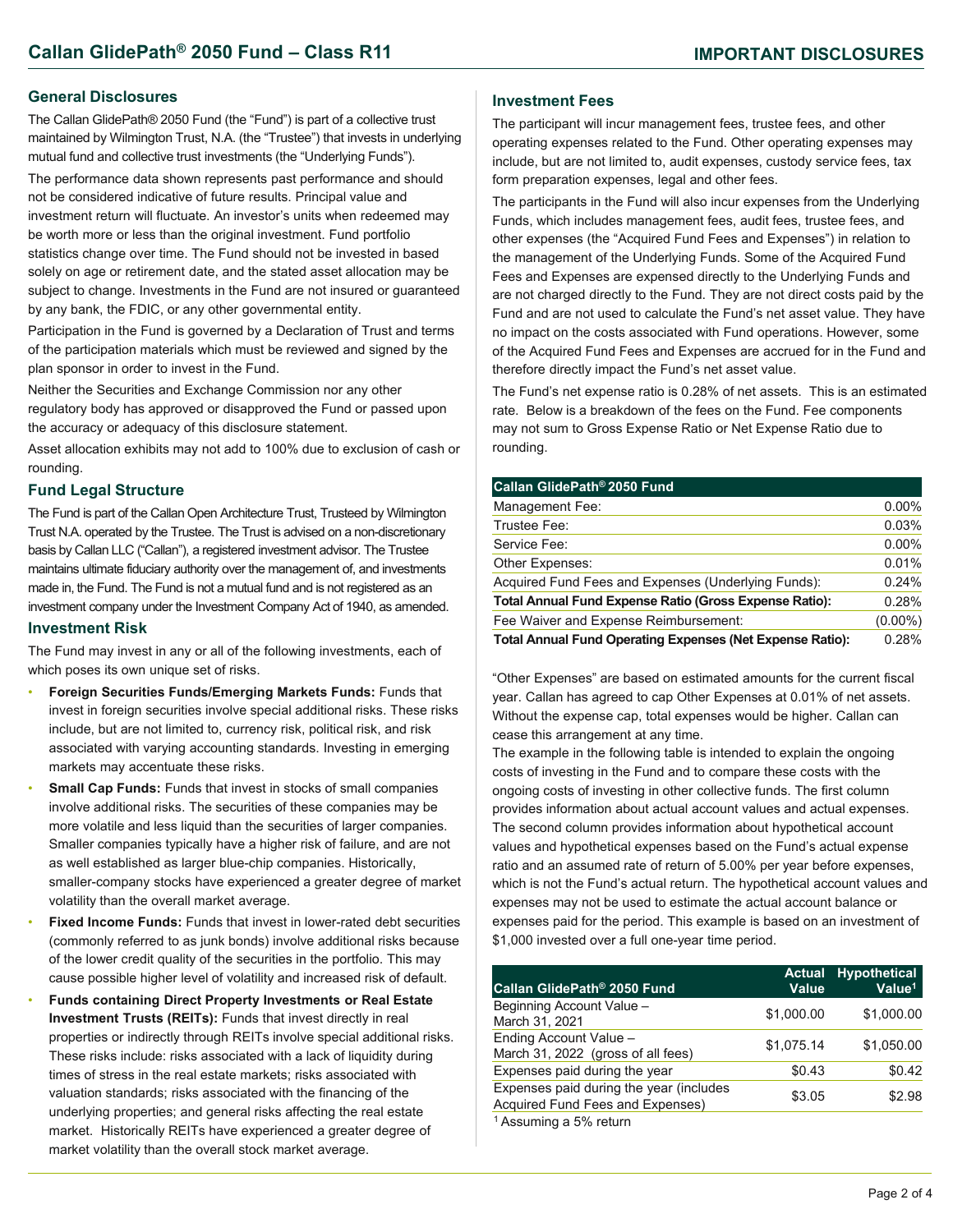# **Underlying Funds**

The Fund is a unitized "fund-of-funds" which means that it is made up of a broad array of Underlying Funds that act as building blocks for the overall portfolio.

The tables below detail the funds employed within each of the asset classes that make up the overall asset allocation for the Fund.

#### **Large Cap U.S. Equity**

| <b>Underlying Fund</b>        | Ticker        | <b>Strategy</b>    |
|-------------------------------|---------------|--------------------|
| <b>BlackRock Russell 1000</b> | NA.           | Russell 1000 Index |
| <b>Small Cap U.S. Equity</b>  |               |                    |
| <b>Underlying Fund</b>        | <b>Ticker</b> | <b>Strategy</b>    |

| <b>BlackRock AlphaTilts Small Cap</b> | <b>BDSKX</b> | Small Cap Core |
|---------------------------------------|--------------|----------------|
| Pleiades Small Cap                    | <b>NA</b>    | Small Cap Core |
| PIMCO StocksPLUS© Small CIT           | <b>NA</b>    | Small Cap Core |
| BlackRock S&P 600                     | <b>NA</b>    | S&P 600 Index  |

# **Non-U.S. Equity**

| <b>Underlying Fund</b>                | <b>Ticker</b> | <b>Strategy</b>             |
|---------------------------------------|---------------|-----------------------------|
| American Funds EuroPacific Growth     | <b>RERGX</b>  | <b>International Equity</b> |
| Dodge & Cox International             | <b>DODFX</b>  | <b>International Equity</b> |
| Marathon-London Global Ex US          | <b>NA</b>     | <b>International Equity</b> |
| Sprucegrove All Country World ex U.S. | <b>NA</b>     | <b>International Equity</b> |
| DFA Emerging Markets Core Equity      | <b>DFCEX</b>  | <b>Emerging Markets</b>     |
| American Century EM                   | <b>NA</b>     | <b>Emerging Markets</b>     |
| Lazard EAFE Small Cap                 | <b>NA</b>     | International Small         |
| <b>BlackRock MSCI EAFE</b>            | NA            | <b>MSCI EAFE Index</b>      |

### **Diversified Real Asset**

| <b>Underlying Fund</b>       | <b>Ticker</b> | <b>Strategy</b>            |
|------------------------------|---------------|----------------------------|
| <b>BBH TIPS</b>              | <b>NA</b>     | U.S. TIPS                  |
| Lazard Global Infrastructure | <b>GLIFX</b>  | Infrastructure             |
| <b>GMO Resources Fund</b>    | <b>GAAHX</b>  | Natural Resources          |
| DFA Global Real Estate       | <b>DFGEX</b>  | Global REITs               |
| <b>Prudential PRREF II</b>   | <b>NA</b>     | <b>Private Real Estate</b> |
| Principal US Property Fund   | <b>NA</b>     | <b>Private Real Estate</b> |

| <b>U.S. Fixed Income</b>                   |               |                              |
|--------------------------------------------|---------------|------------------------------|
| <b>Underlying Fund</b>                     | <b>Ticker</b> | <b>Strategy</b>              |
| <b>BlackRock Total Return</b>              | NA.           | Core Plus Bond               |
| <b>FIAM Core Plus Commingled</b>           | <b>NA</b>     | Core Plus Bond               |
| Loomis Core Disciplined Alpha              | <b>NA</b>     | Core Bond                    |
| BlackRock U.S. Debt Index                  | <b>NA</b>     | <b>Blmberg Aggregate Idx</b> |
| <b>Credit</b><br><b>Underlying Fund</b>    | <b>Ticker</b> | <b>Strategy</b>              |
| AllianceBernstein                          | <b>AGDZX</b>  | High Income                  |
| MacKay Shields                             | <b>NA</b>     | High Yield Bond              |
| Prudential                                 | <b>NA</b>     | High Yield                   |
| Voya Senior Loan                           | NA.           | Senior Loan                  |
| <b>Capital Preservation</b>                |               |                              |
| <b>Underlying Fund</b>                     | <b>Ticker</b> | <b>Strategy</b>              |
| <b>Galliard Stable Return</b>              | <b>NA</b>     | Stable Value                 |
| BlackRock 1-3 Year Gov/Cred Index          | <b>NA</b>     | <b>Short Term Bond</b>       |
| Inflation Protected Securities (U.S. TIPS) |               |                              |
| <b>Underlying Fund</b>                     | <b>Ticker</b> | <b>Strategy</b>              |
| Brown Brothers Harriman Inflation-Idx      | ΝA            | U.S. TIPS                    |

### **Performance**

Total return performance reflects all investment fees, Trustee fees, capital gains, income, dividends, and any applicable expenses incurred in the operation of the Fund. Prior to inception of Class R11 (11/30/2018) performance shown reflects the fund's oldest share class, Class MO.

The primary benchmark shown for the Fund is the S&P Target Date 2050 Index. The index automatically adjusts its asset allocation over time to reflect reductions in potential risk as an investor's target date approaches. The Fund's portfolio may differ significantly from the securities in the index.

The peer group shown for the Fund is the Morningstar Target-Date 2050 Funds. The Morningstar Target-Date 2050 Funds universe contains target-date portfolios that provide diversified exposure to stocks, bonds, and cash for those investors who have a specific date in mind (in this case, the years 2046-2050) for retirement. These portfolios aim to provide investors with an optimal level of return and risk, based solely on the target date. Management adjusts the allocation among asset classes to more-conservative mixes as the target date approaches, following a preset glide path. A target-date portfolio is part of a series of funds offering multiple retirement dates to investors.

The Fund's performance and net expense ratio is ranked against this Morningstar universe for comparison purposes only.

### **About the Fund's Sub-Advisor**

Founded in 1973, Callan is one of the largest independently-owned investment management and consulting firms in the United States. Headquartered in San Francisco, with offices across the country, Callan provides research, education, decision support, and advice to institutional investors representing approximately \$2 trillion in total assets.